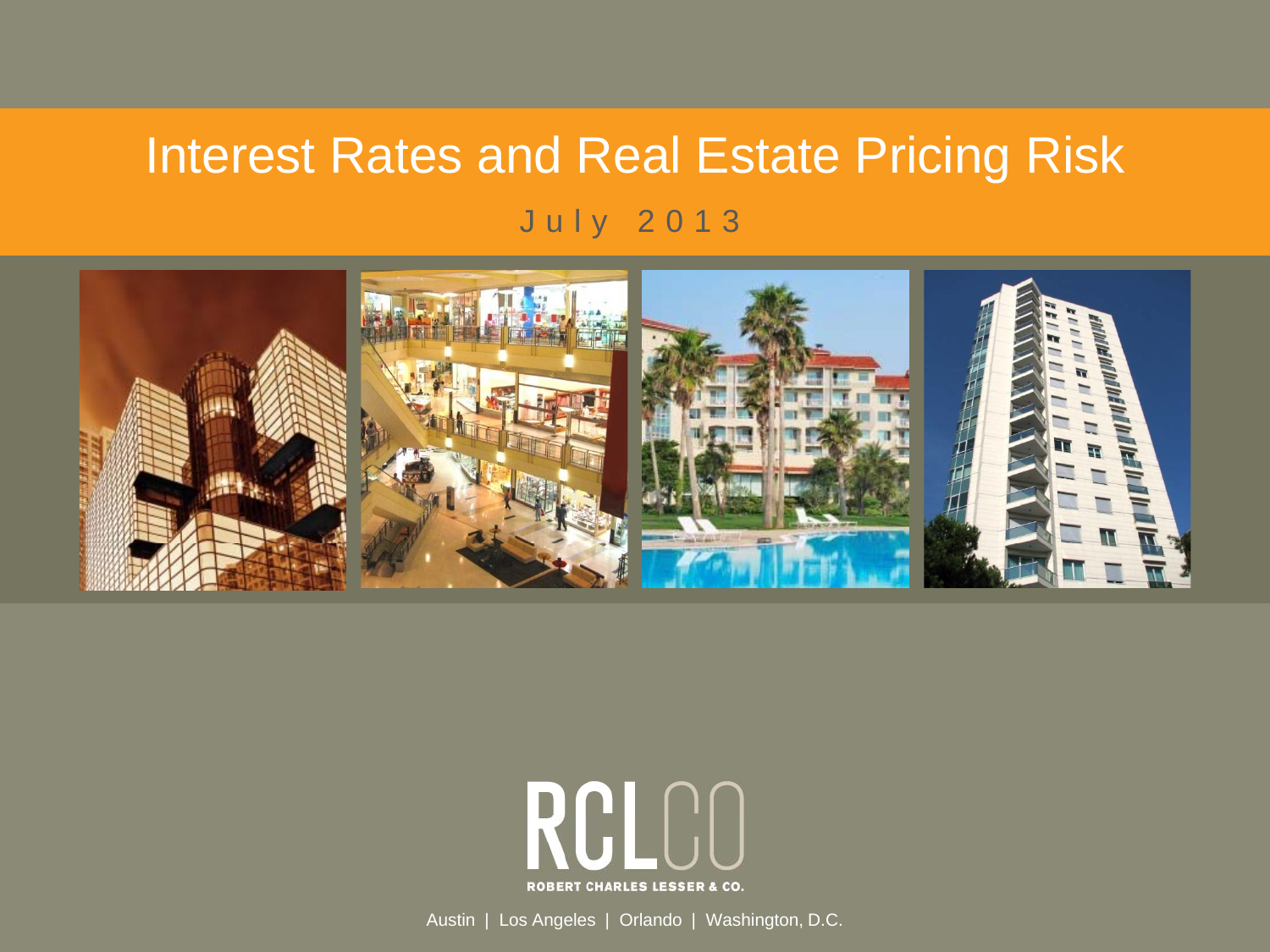#### **A SIGNIFICANT RISE IN TREASURY YIELDS**

The 100 bp rise in 10-yr treasury yields in May and June caused some temporary disruptions in the lending markets and raised questions of whether this could cause an increase in borrowing costs and cap rates.



#### **10-Year Treasury Yields**

SOURCE: Federal Reserve

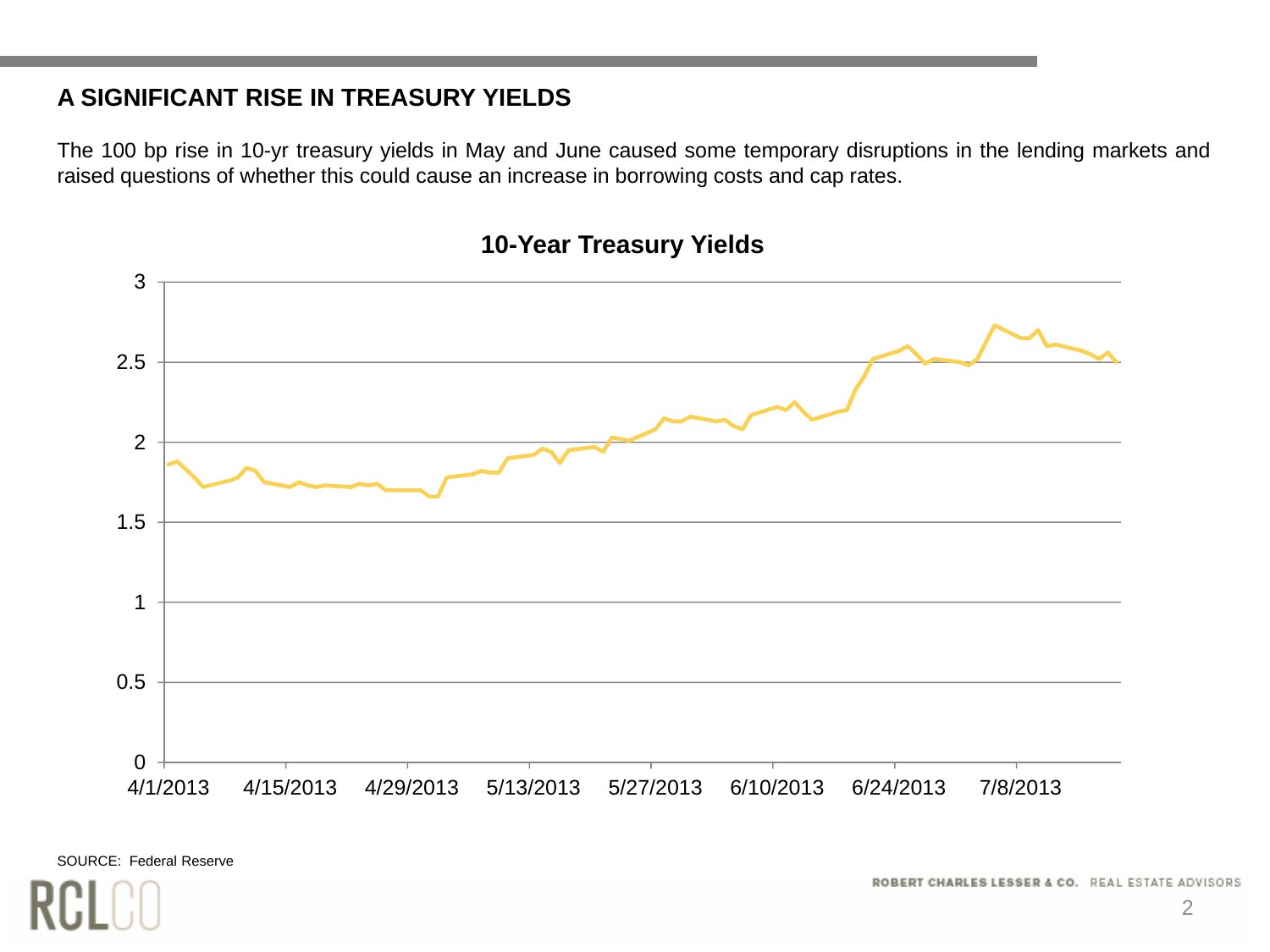#### **THE BOTTOM OF A BOND CYCLE?**

Negative to flat long-term U.S. real interest rates linger as <sup>a</sup> result of quantitative easing following the recent capital market and economic downturn. These rates are not sustainable.

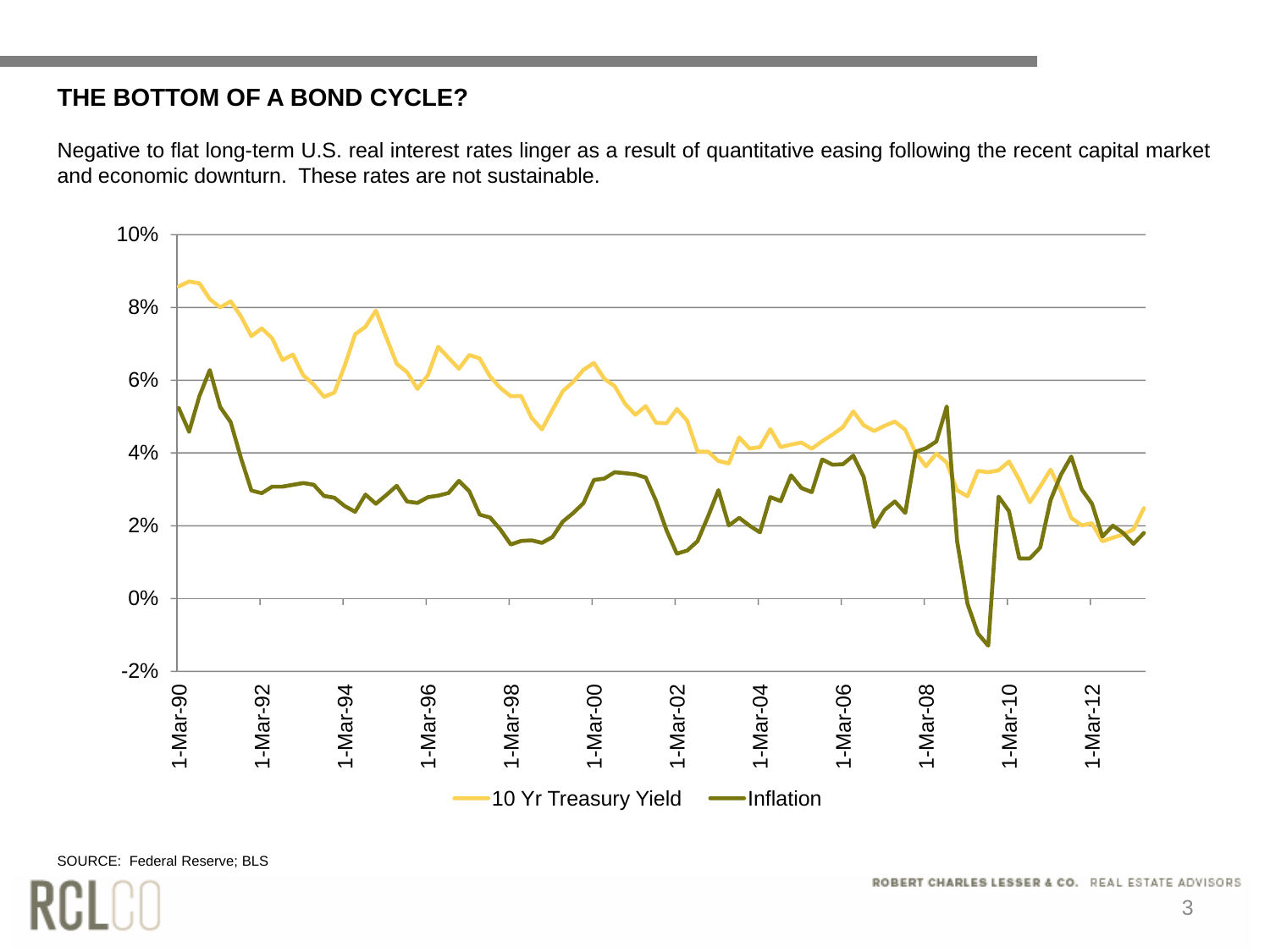Real treasury yields vary. While real treasury rates have varied significantly in the past, we assume <sup>a</sup> stabilized real treasury yield of 1.5% to 2.5% which is slightly lower than the 1990s rate. Real rates have been skewed in the past decade—starting with an inverted yield curve (long-term yields lower than short-term yields) in the mid 2000s and then low real rates remaining after 2008 as <sup>a</sup> result of quantitative easing and distortion from the capital markets downturn. A 1.5%- 2.5% real yield (3.5%-4.5% nominal yield) is also consistent with forward rates on 10-year Treasuries as of July 2013.



Inflation expectation = average of previous three years inflation before 2003 and the difference between 10-yr TIPS and 10-yr Treasuries after 2003

SOURCE: Federal Reserve, BLS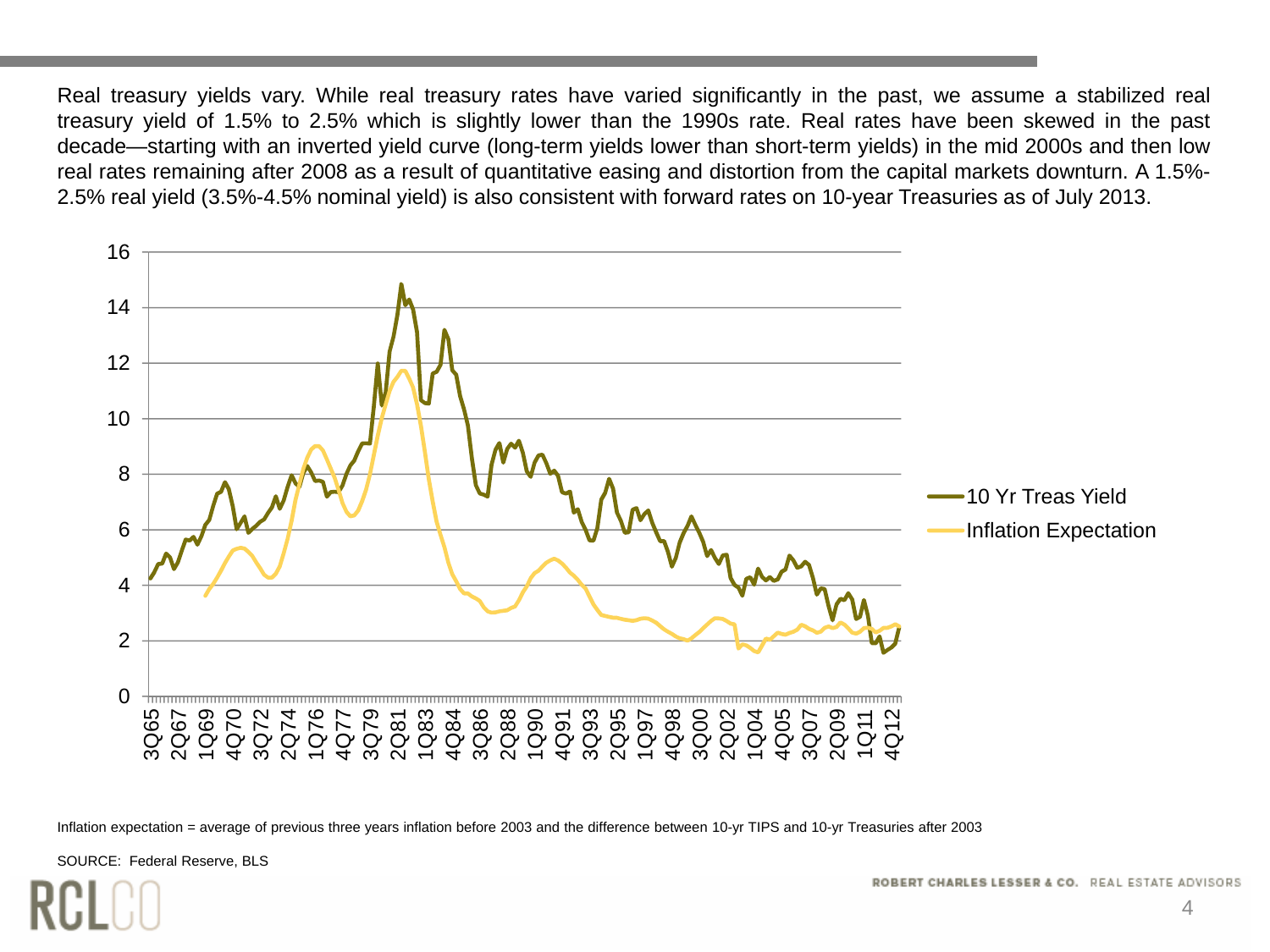Thus, inflation expectations of around 2% indicate that 10-year treasury yields should at some point rise to 3.5% to 4.5%.



#### **Inflation and Expectations**

Expected inflation is the difference between the 10-year TIPS and 10-year treasury yield

SOURCE: Federal Reserve, BLS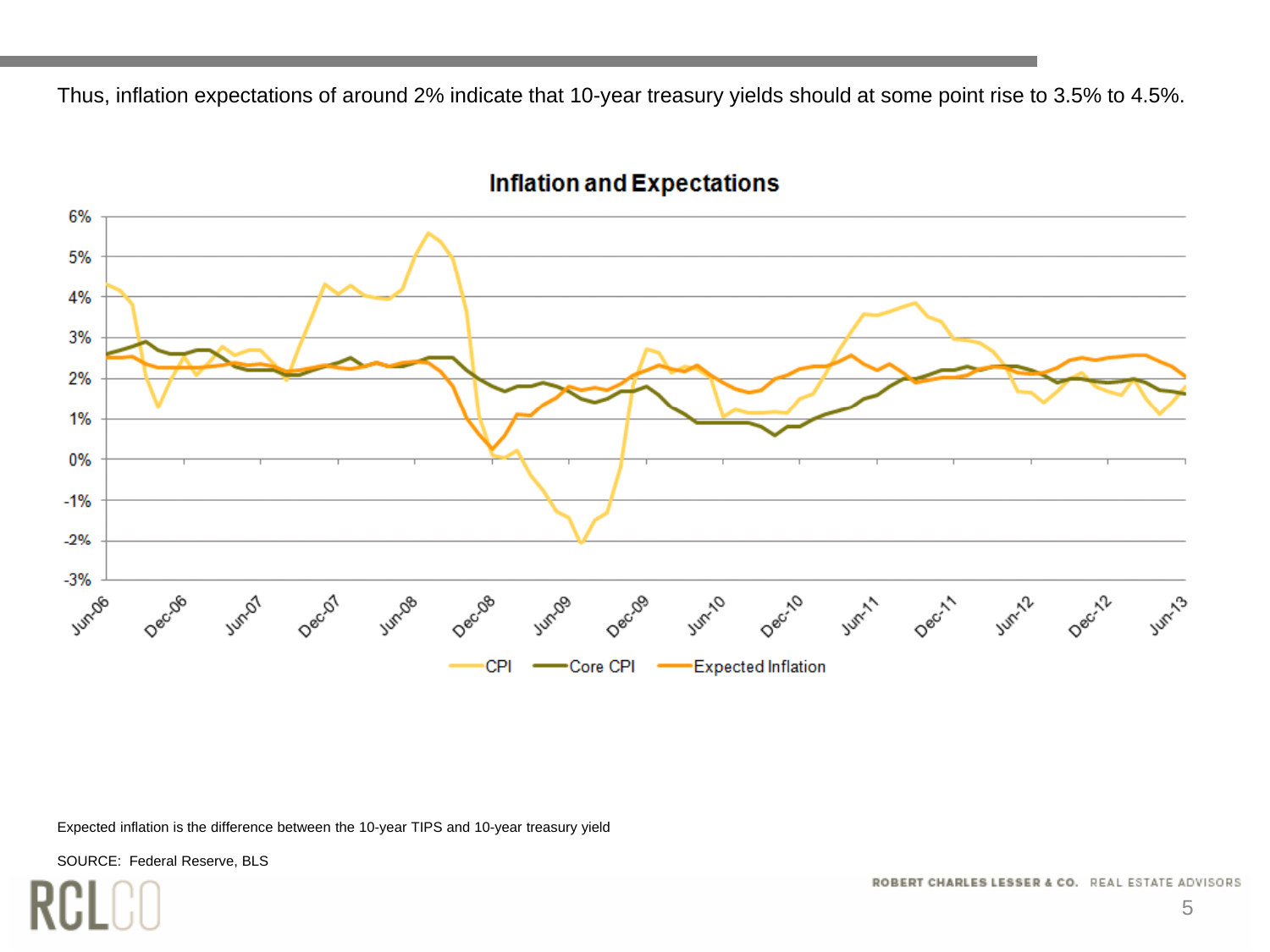If interest rates rise, could mortgage rates rise as well? The good news is that lenders continued to loosen standards for commercial mortgages through April 2013 in line with improving real estate conditions.



#### **Net % of Banks Tightening Lending Standards**

SOURCE: Federal Reserve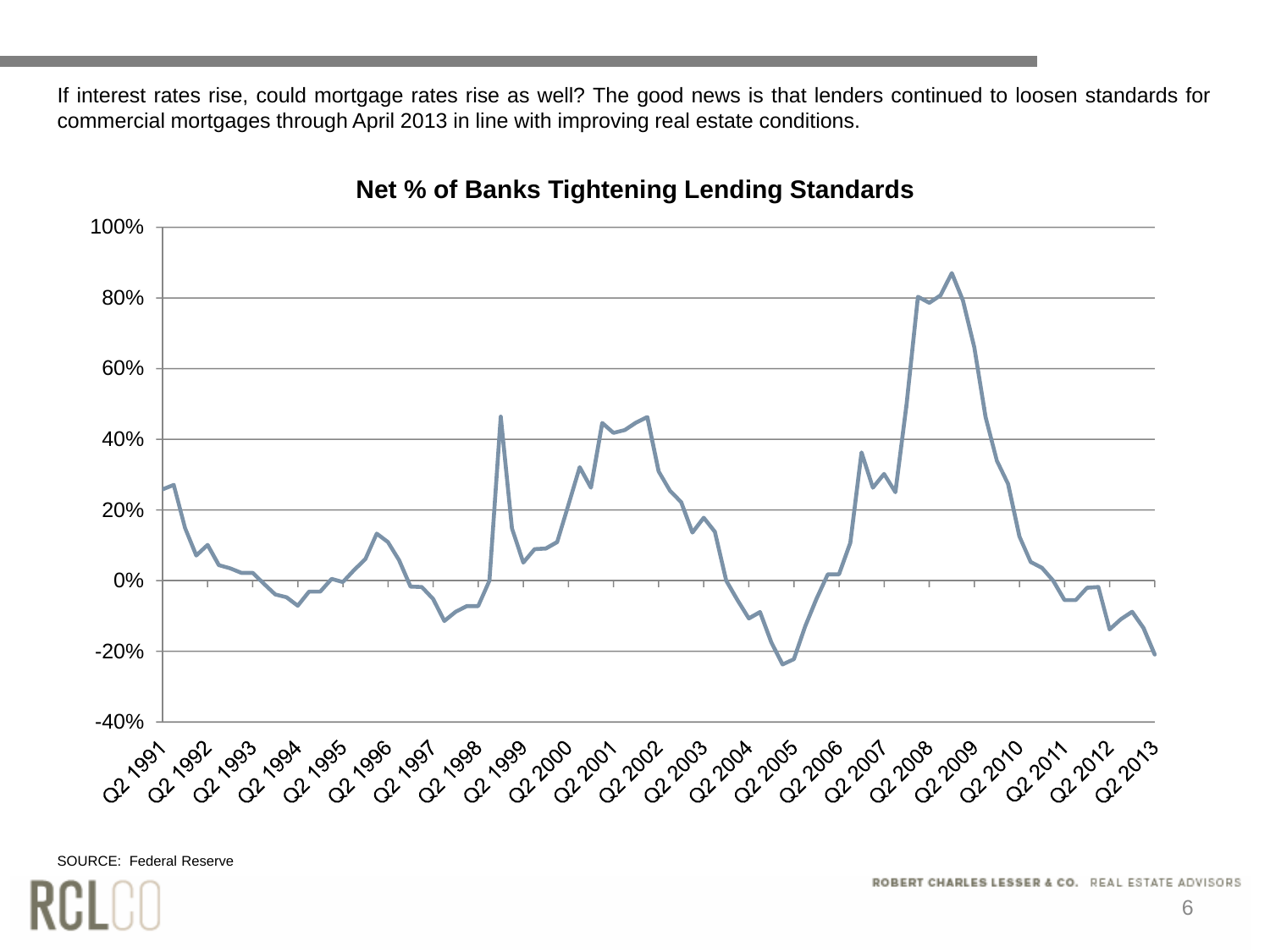However, borrowing costs became uncertain in the private markets in June and some borrowers postponed closings. Mortgage spreads to treasuries are near average levels and only about 20 bp higher than the average from 1991 to 2007.



#### **Mortgage Spreads to Treasuries**

June data not available

SOURCE: Cushman & Wakefield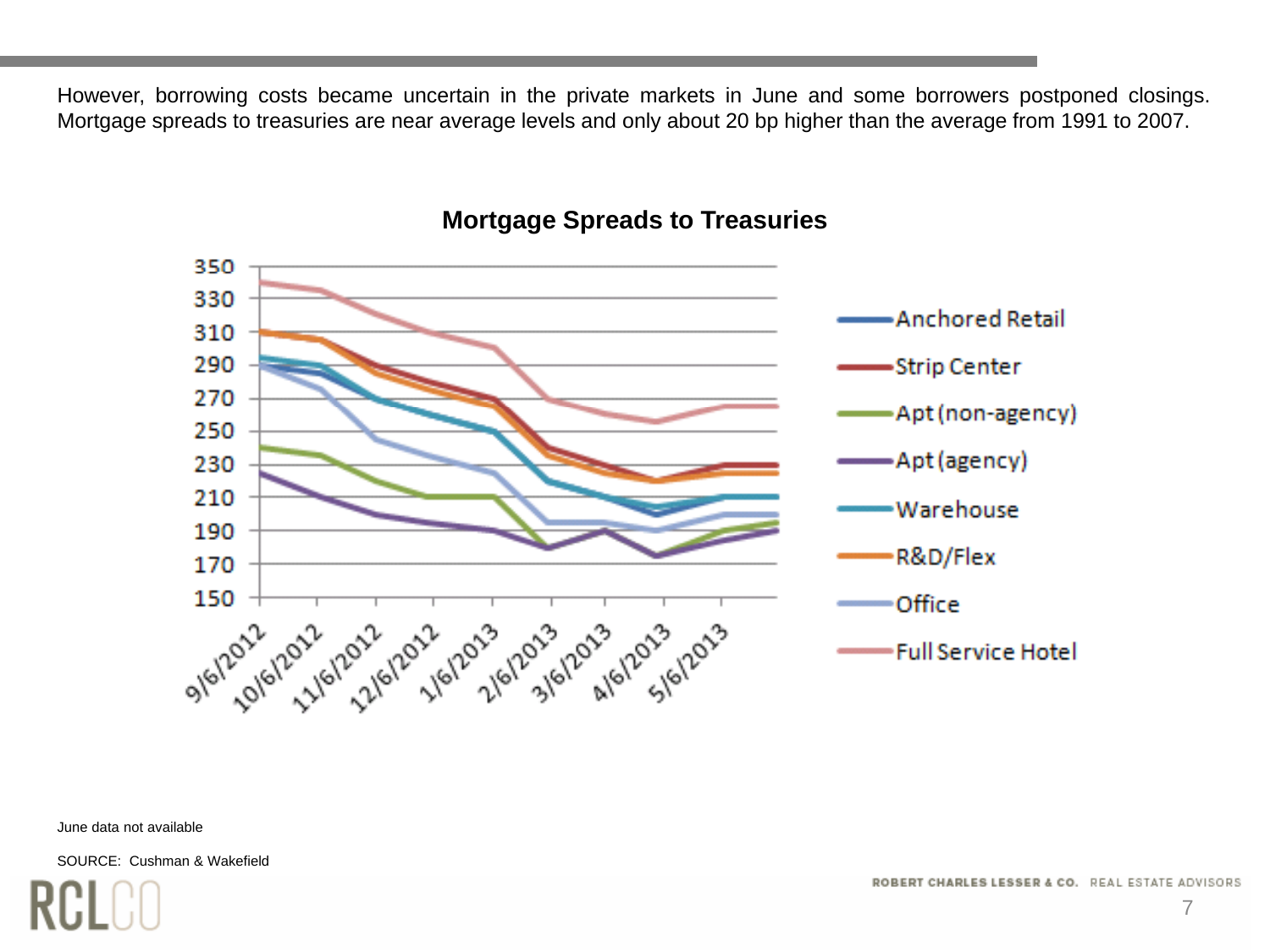The public markets indicate some relief from higher costs as CMBS spreads rose by 55 bp for AAA to 158 bp for BBB from early May to early June, although pricing has since declined by about 20-40 bp.



#### **CMBS Spreads to Treasuries**

SOURCE: JP Morgan

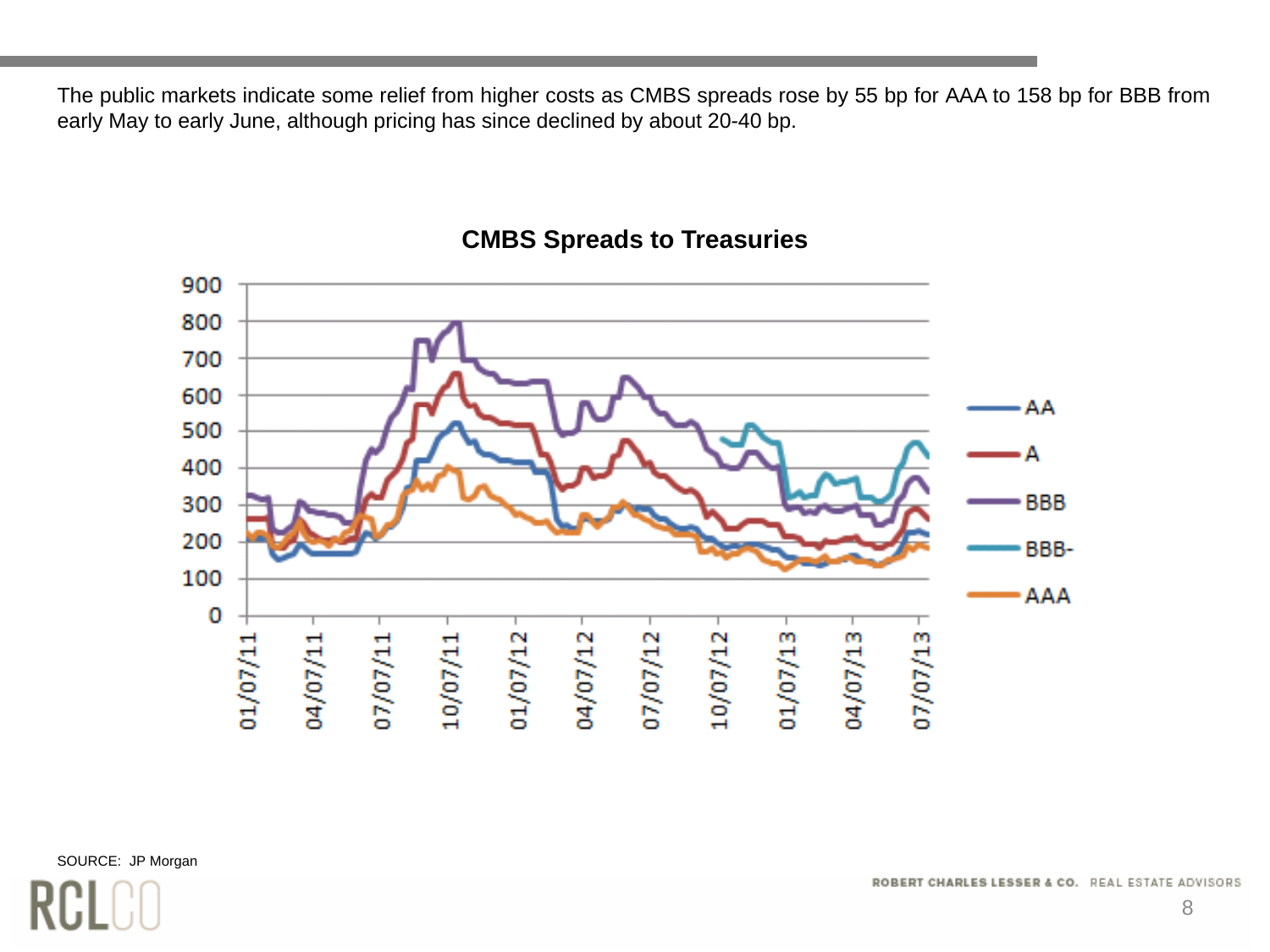The REIT market has also stabilized somewhat from the downward trend in May and June.

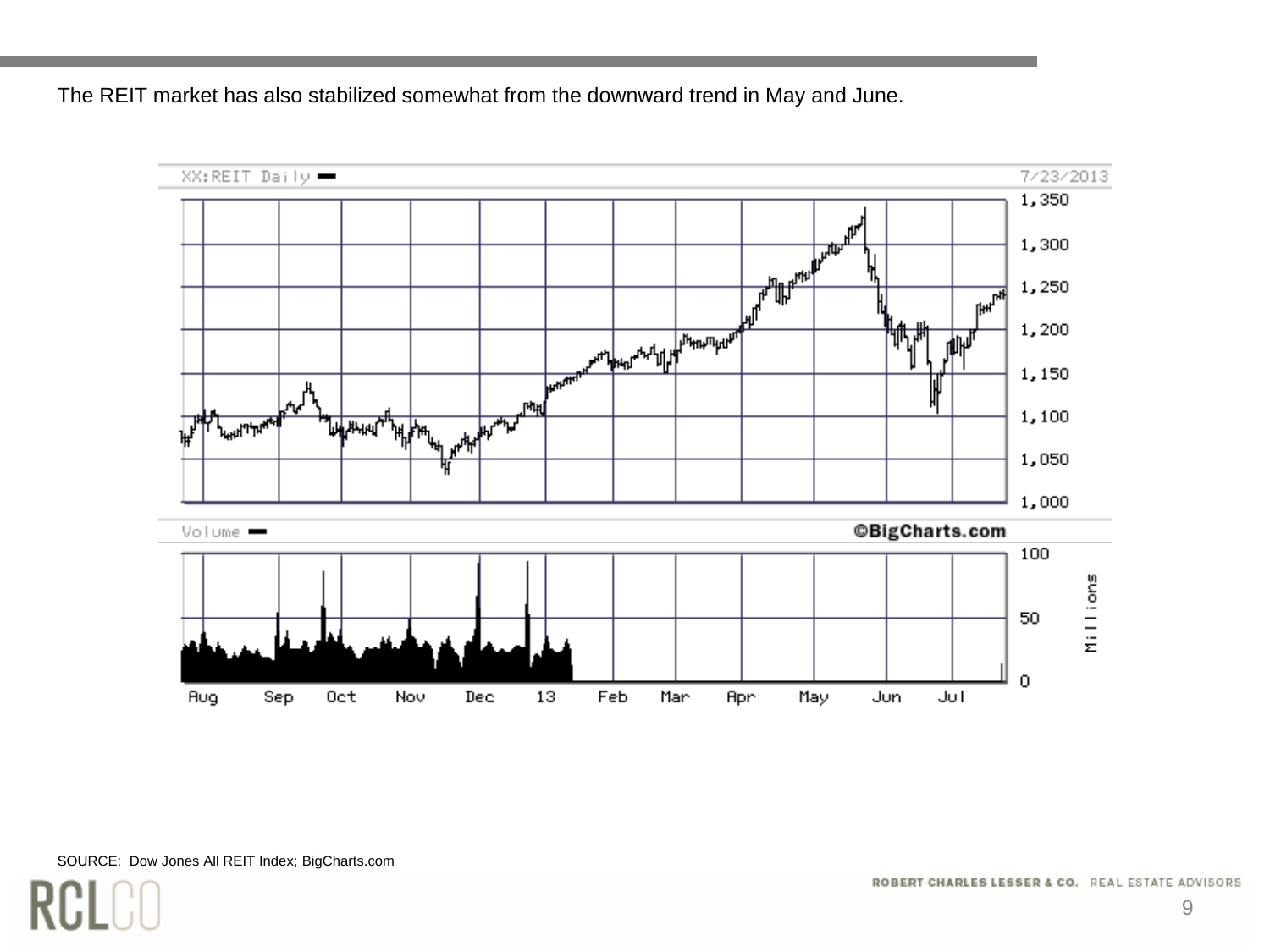#### **WHAT DOES THIS MEAN FOR COMMERCIAL REAL ESTATE INVESTMENTS?**

Total returns are <sup>a</sup> function of going in yields and cash flow growth during the holding period, and are reduced by the increase in exit yields. Holding the total return expectation constant, lower yields can exist if expected growth is higher. And vice-versa, if expected cash flow growth going forward is low, yields need to be higher to maintain the same expected return. Total return expectations can also change, and can be viewed as <sup>a</sup> premium over risk free rates (e.g. the 10-year treasury). Thus higher treasury rates could also cause total return expectations to rise, putting downward pressure on real estate prices.

We think there is room for treasuries to rise somewhat without putting significant downward pressure on real estate values as real estate yields are currently at significant spreads to treasuries and the real estate market continues to be in <sup>a</sup> recovery mode with significant expected growth.



The above formulas illustrate approximate relationships and are not precise formulas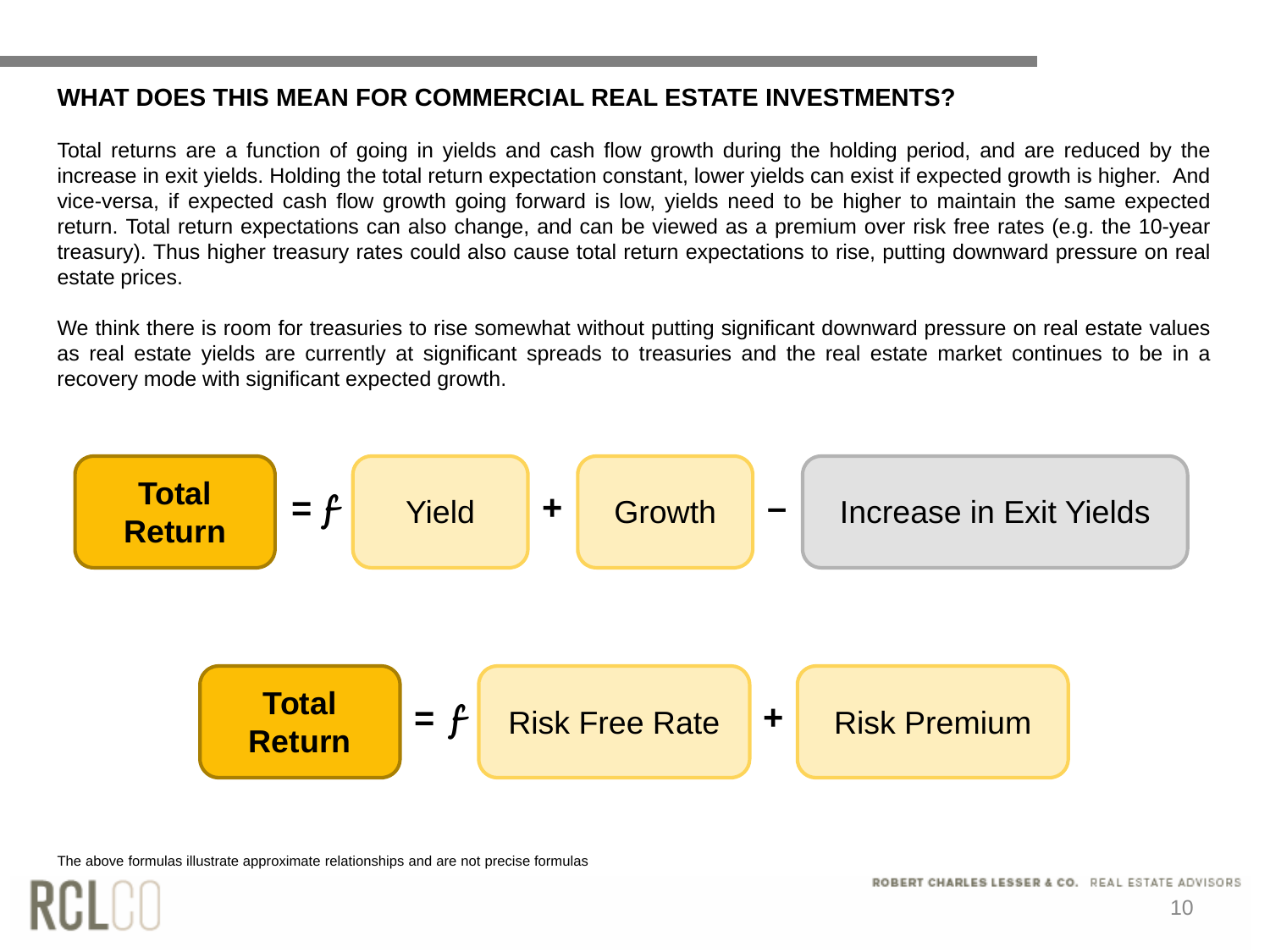#### **GOING IN YIELDS ARE AT A WIDE SPREAD TO TREASURIES**

Cap rates did not fall as much as 10-year Treasuries. The resulting spread of over 450 bp is significantly higher than an average of around 250-300 bp and leaves some room for interest rates to rise without significantly impacting real estate cap rates.



SOURCE: RERC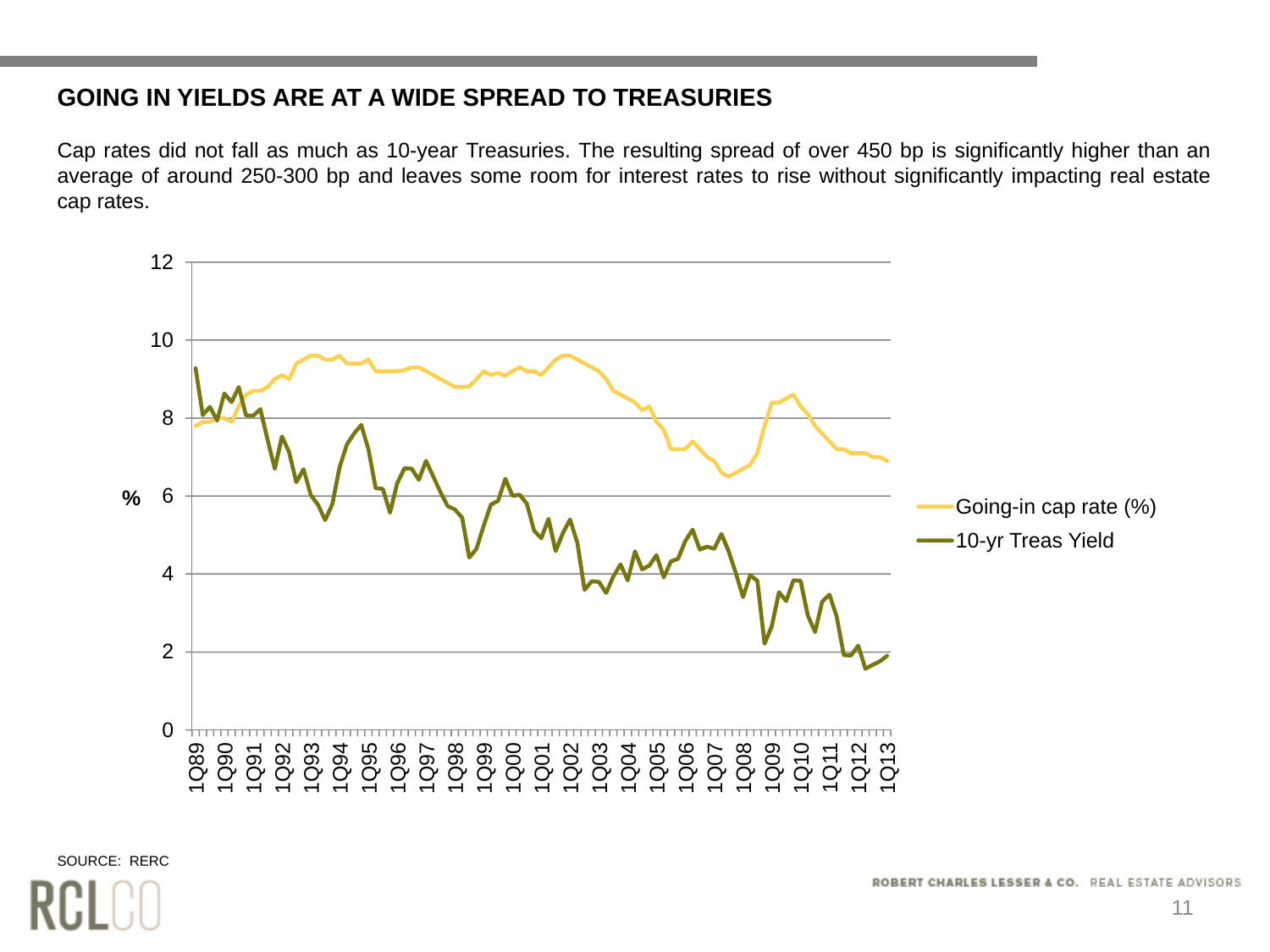There is <sup>a</sup> wide variance in pricing by property type which primarily reflects occupancy trends. While apartment cap rates have surpassed levels of the previous peak in pricing and CBD office cap rates are back to peak levels, pricing for suburban office in particular is lagging.



SOURCE: RERC

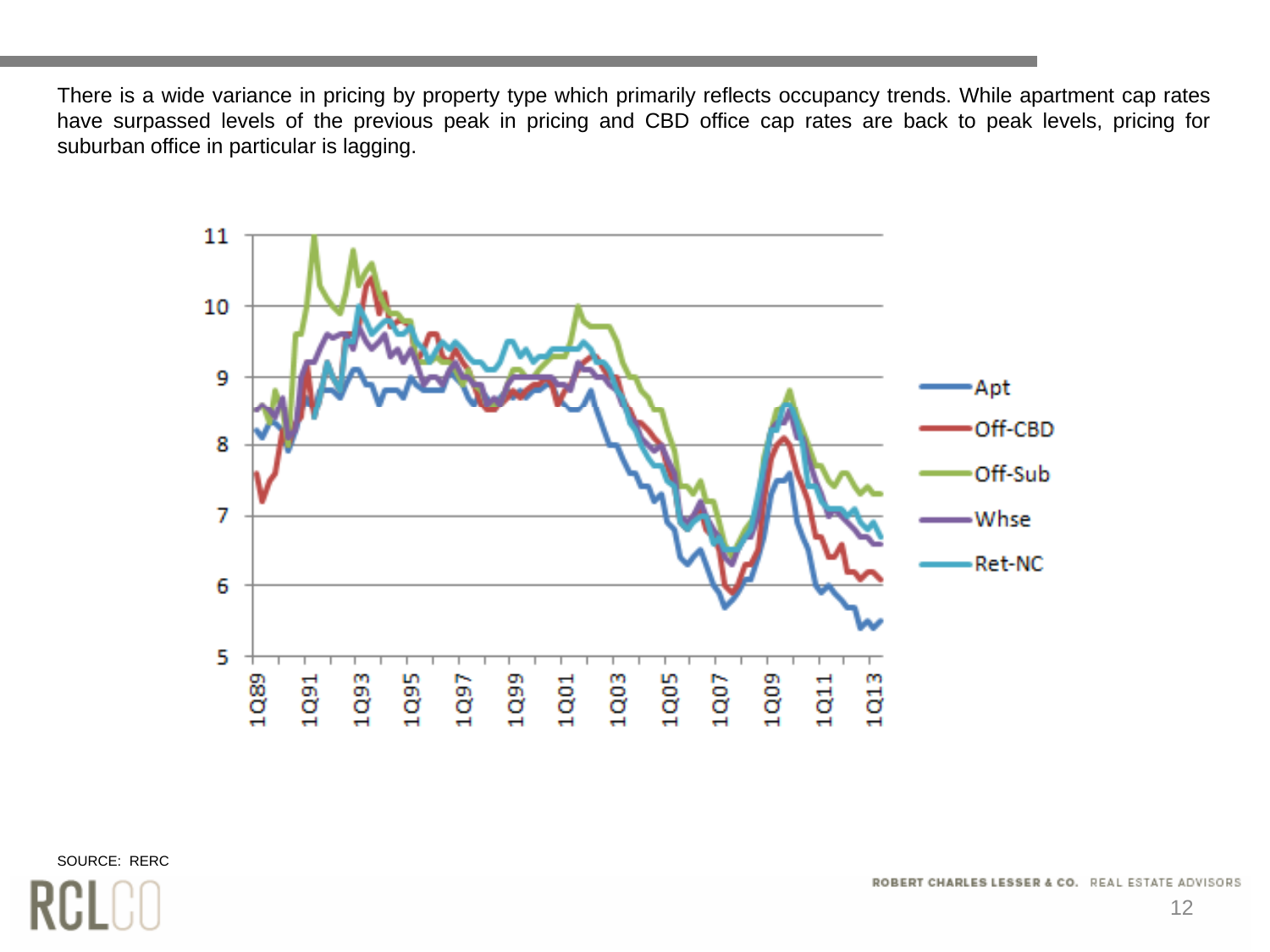Because apartments have been <sup>a</sup> popular investment over the past several years, there is also <sup>a</sup> relatively low spread between apartment cap rates and mortgage interest rates.



#### SOURCE: RERC; Cushman & Wakefield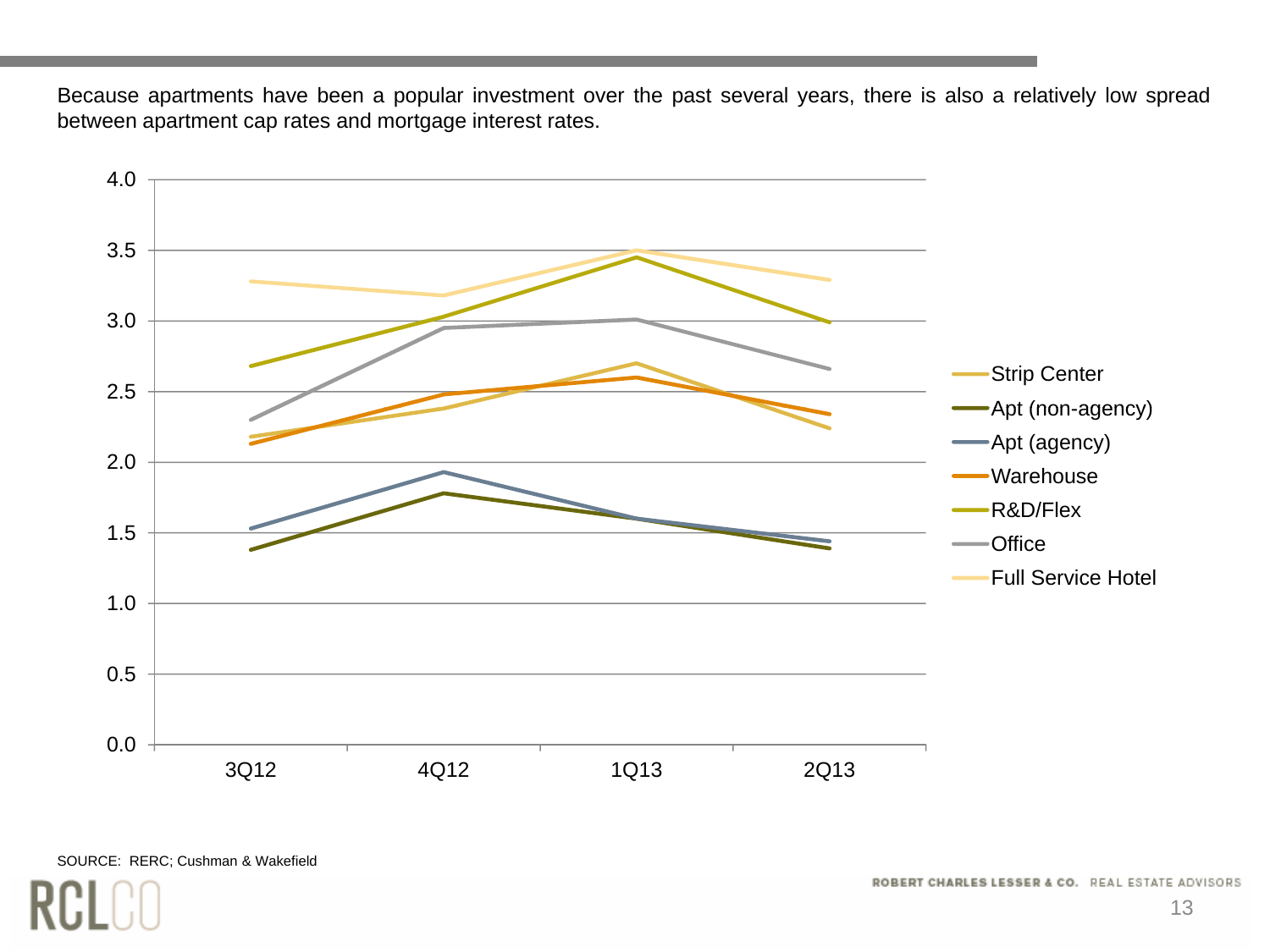Similar to cap rates, total return expectations have not fallen to aggressive pricing levels. Historically, wide spreads between total return expectations and treasuries at the time of underwriting have been followed by above average actual total returns in the next three years.

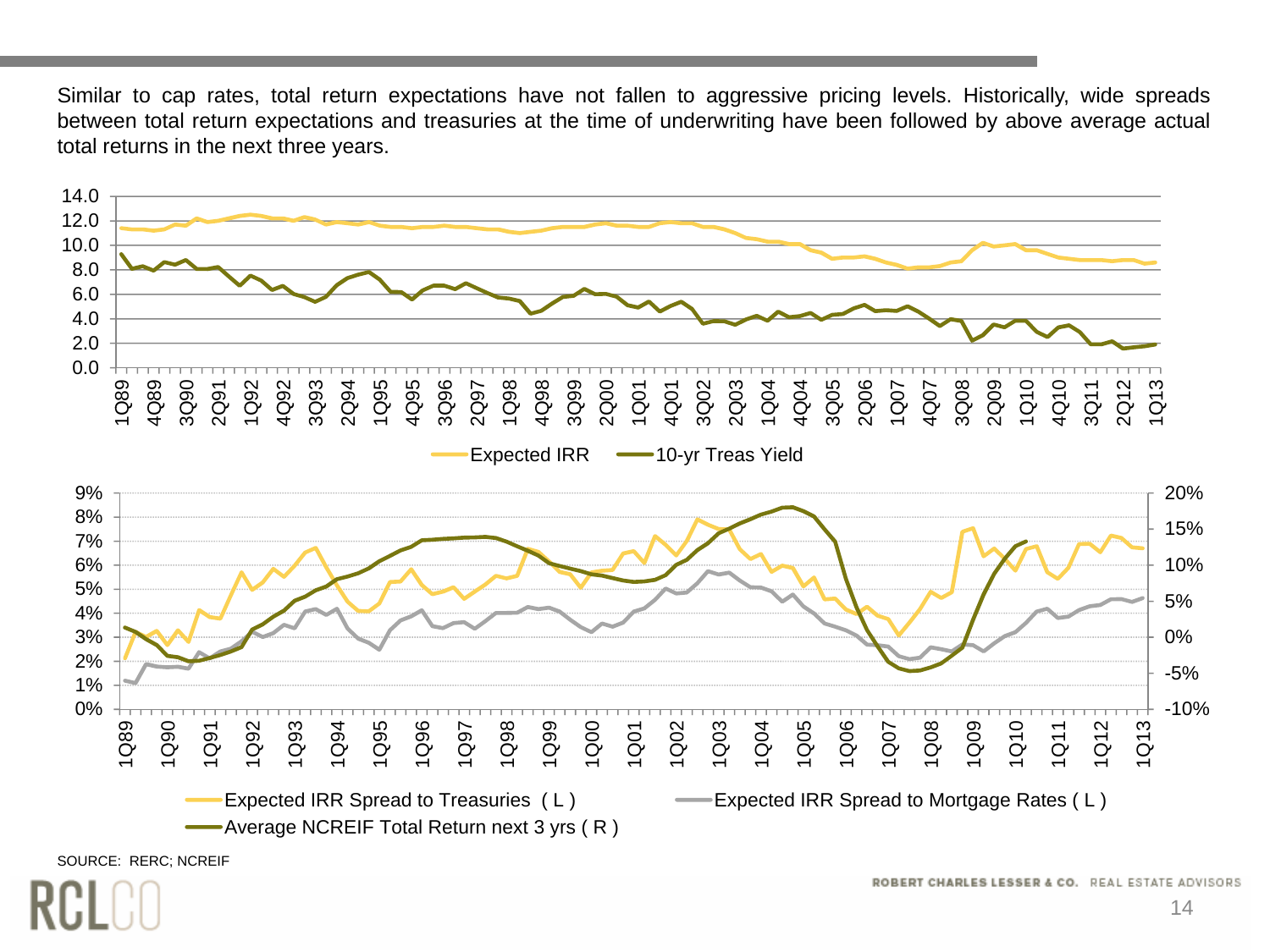#### **GENERAL RULES FOR EXIT CAP RATES**

- Stabilized exit cap rates should be higher than entry cap rates to account for pricing (term) risk. The market generally builds in a 50 bp increase in exit caps (RERC 1989-2013), although this has been running closer to 60 bp since 2011.
- Other estimation checks for stabilized exit cap rates:
	- $\circ~$  Forward rates on 10-year Treasuries + a premium
	- o Historical average rates in similar interest rate environments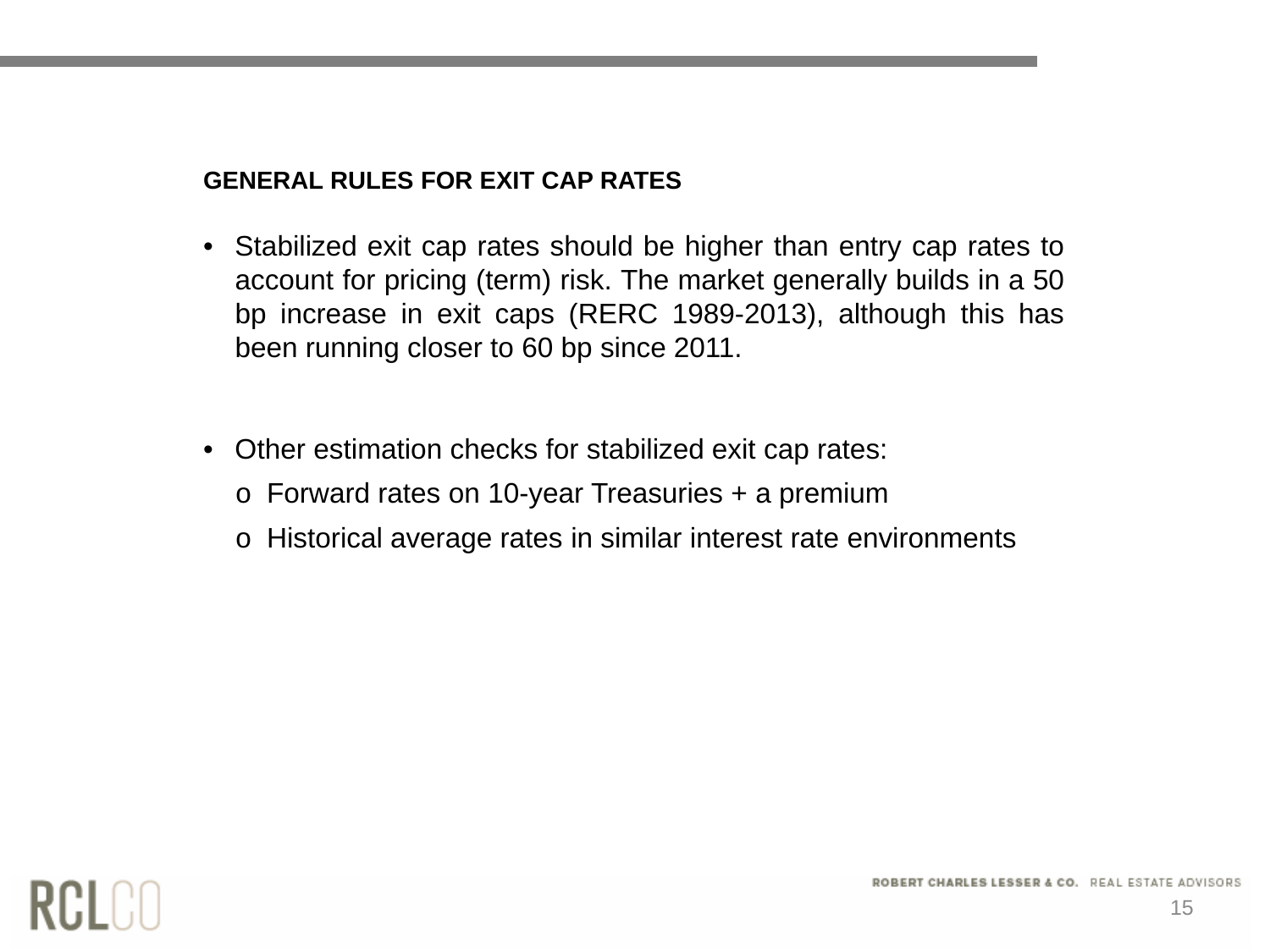### **CONSTRUCTION SUBDUED**

Construction pipelines are growing but remain relatively subdued in most markets. One exception is the apartment sector.



#### **New Completions as % of Stock**

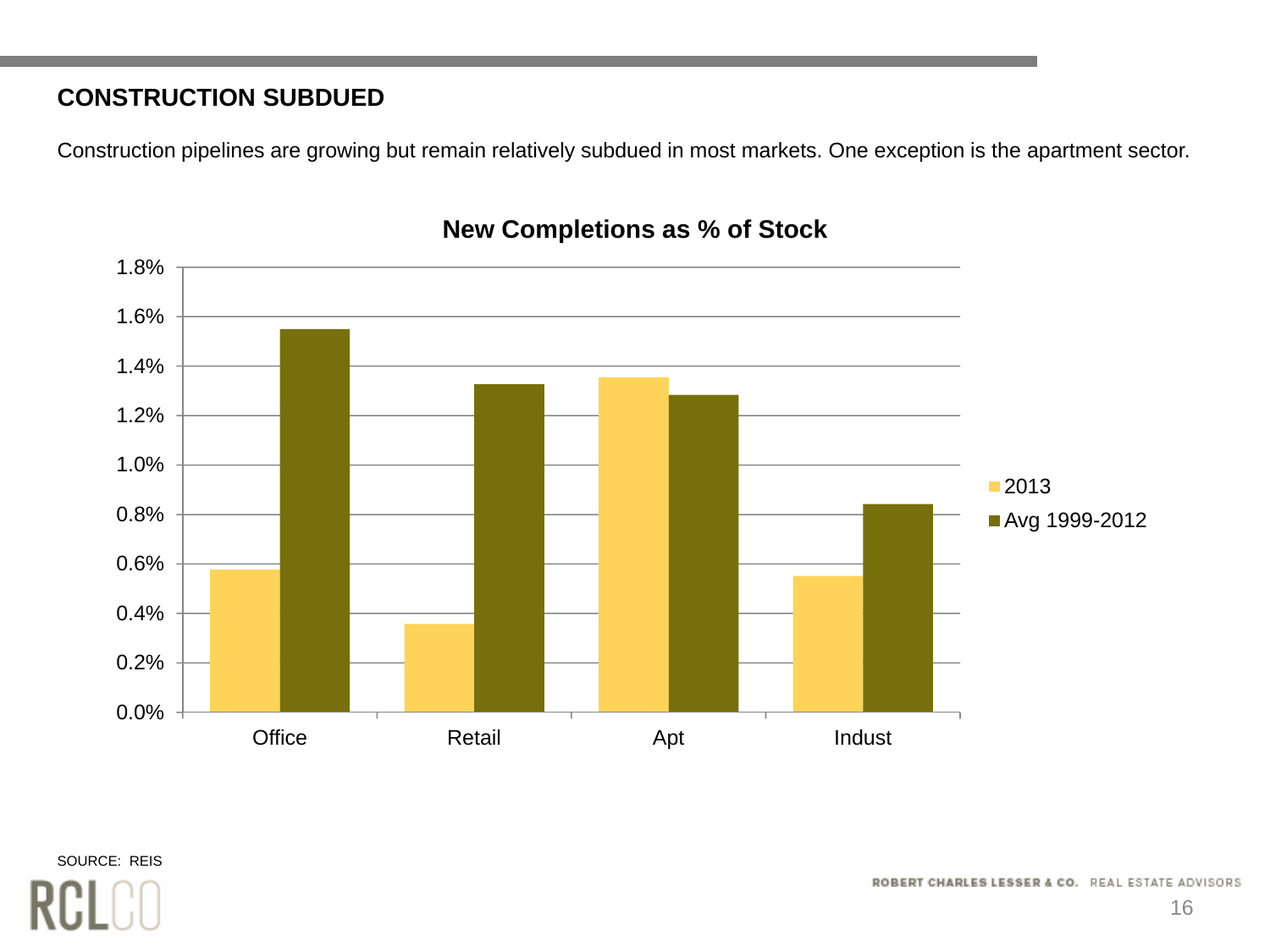#### **PROPERTY GROWTH EXPECTATIONS POSITIVE**

U.S. commercial properties continue to recover from the downturn with upside expected in both rents and occupancy. Even though apartment occupancy is not expected to improve because of the construction volume, high occupancy rates are expected to generate positive rent growth. Our expectations are that apartment rental growth could be closer to inflationary levels (2%) and lower than the below REIS forecast as new projects continue to be delivered in the near term. Growth will also vary significantly by metro area for all property types.



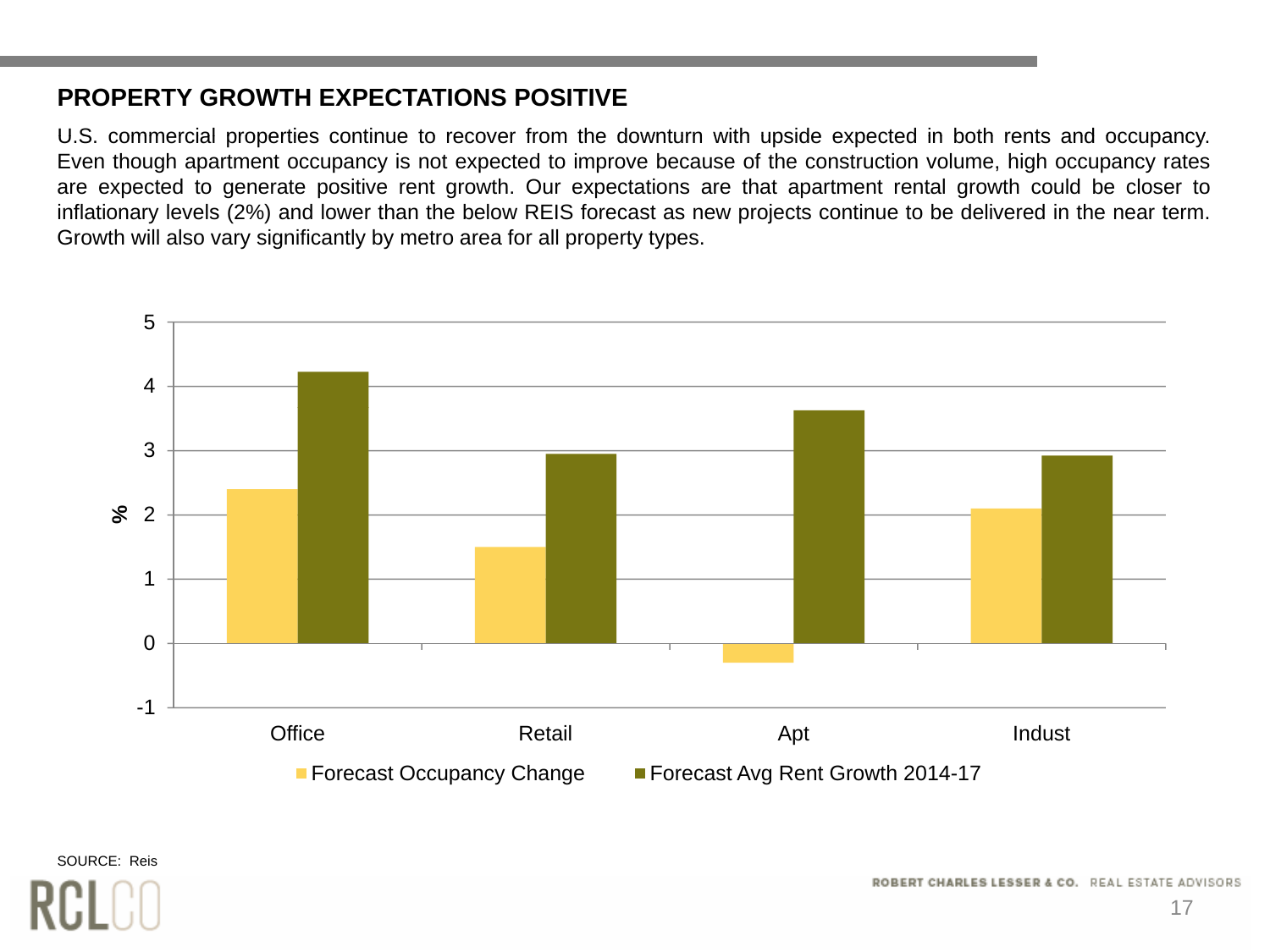### **U.S. REAL ESTATE CYCLE**

| <b>Occupancy Low</b>      | <b>Occupancy Rising</b>     | <b>Occupancy Rising</b> | Occupancy High              | Occ. Above Average       | <b>Occupancy Low</b>      |
|---------------------------|-----------------------------|-------------------------|-----------------------------|--------------------------|---------------------------|
| Demand Improving          | Demand Improving            | Demand Improving        | <b>Occupancy Flattening</b> | <b>Occupancy Falling</b> | Occ. Flat to Down         |
| <b>Rents Flat to Down</b> | <b>Rents Rising</b>         | <b>Rents Rising</b>     | <b>Rents Flattening</b>     | <b>Rents Falling</b>     | <b>Rents Flat to Down</b> |
| No Construction           | <b>Limited Construction</b> | Construction            | Construction                | Construction             | No Construction           |



SOURCE: RCLCO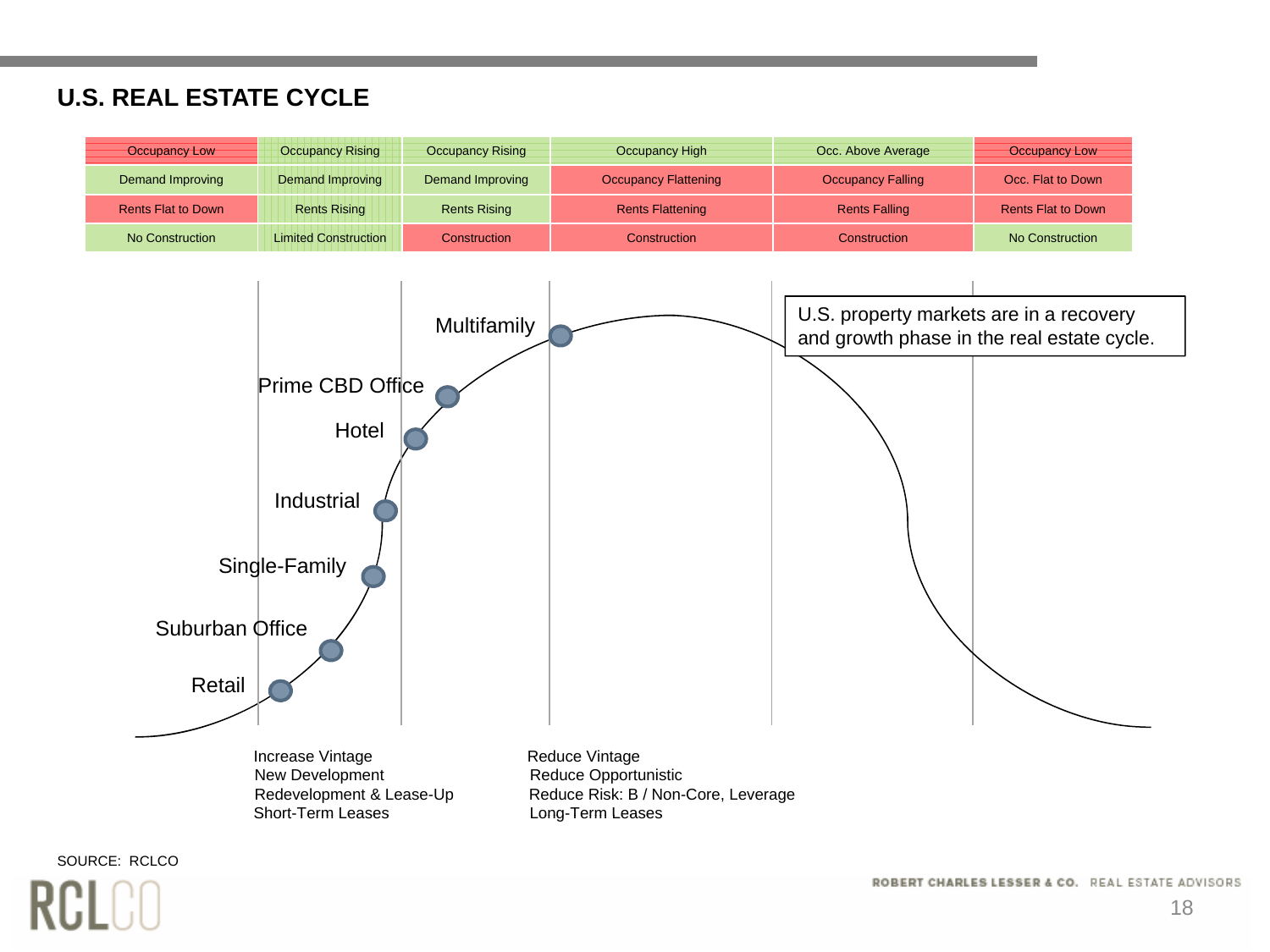#### **INTEREST RATE RISK HIGHER FOR APARTMENT AND PRIME CBD OFFICE**

The graph below shows current average cap rates by property type (with 10-year treasuries assumed to be near 2.5 %). To estimate what could happen if interest rates rise, <sup>a</sup> long-term average spread for each property type is added to the 10-year treasury rate. The long-term average spread is lower than the current spread for all property types. While no cap rates rise significantly at <sup>a</sup> 3.0% treasury yield, apartment and CBD office are currently priced near long-term average spreads and thus are most at risk to experience larger increases in cap rates if interest rates rise. However, keep in mind that this is just an average spread. Spreads could drop to below average levels, particularly for apartment and prime CBD if the market becomes risk adverse again or particularly for prime CBD office, if the U.S. is viewed more favorably relative to other countries, driving investment dollars into prime CBD locations. Conversely, hotels, suburban office, and industrial properties have <sup>a</sup> significant spread cushion that could somewhat shield them from interest rate increases. In this analysis, 3.5% treasury rates (a 100 bp increase) imply an approximate 50 bp cap rate rise for apartments and prime CBD office with minimal impact on other property types.



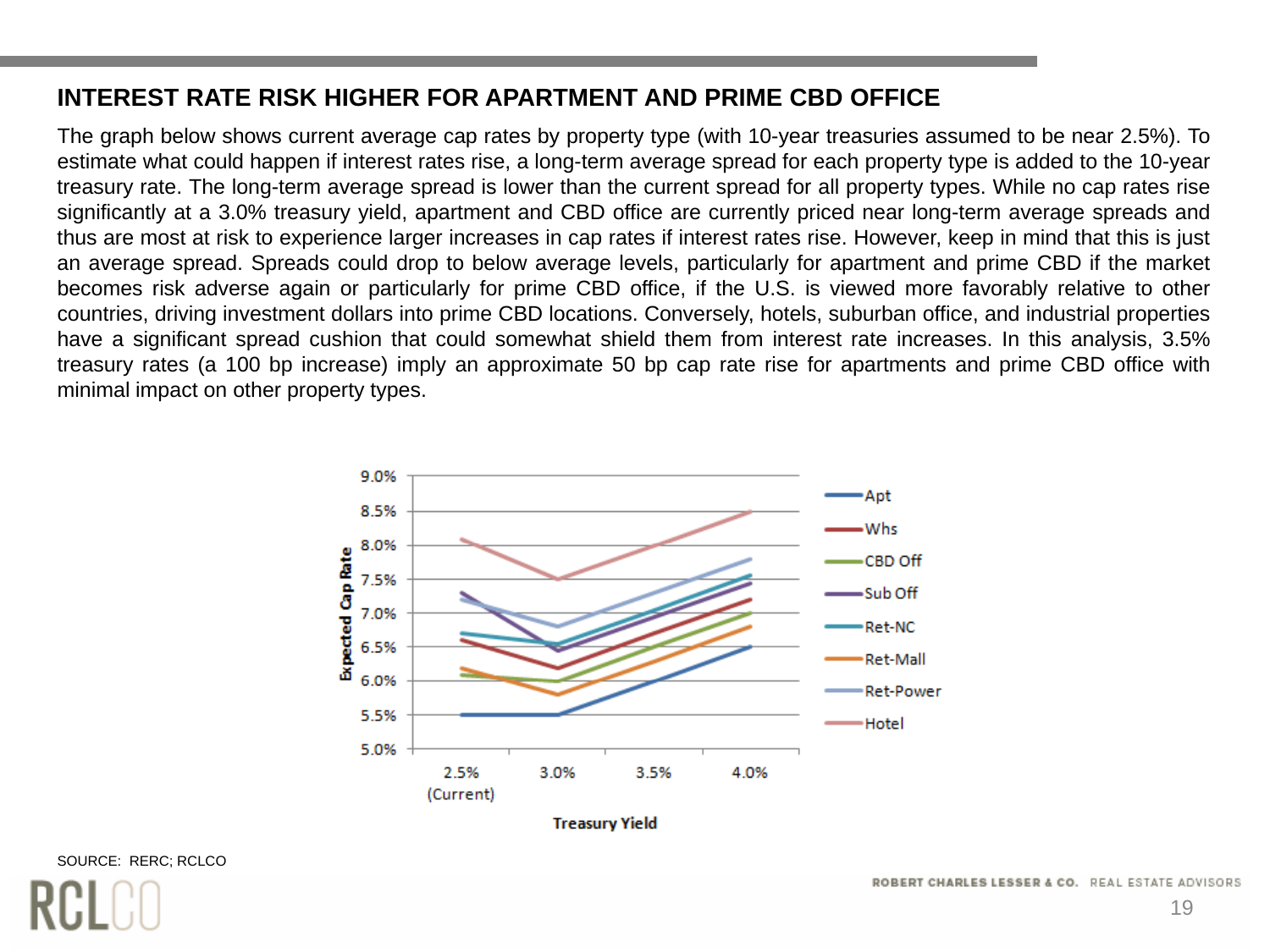#### **HIGHER LEVERAGE AND SHORTER HOLD PERIODS AMPLIFY INTEREST RATE RISK**



# **RCLO**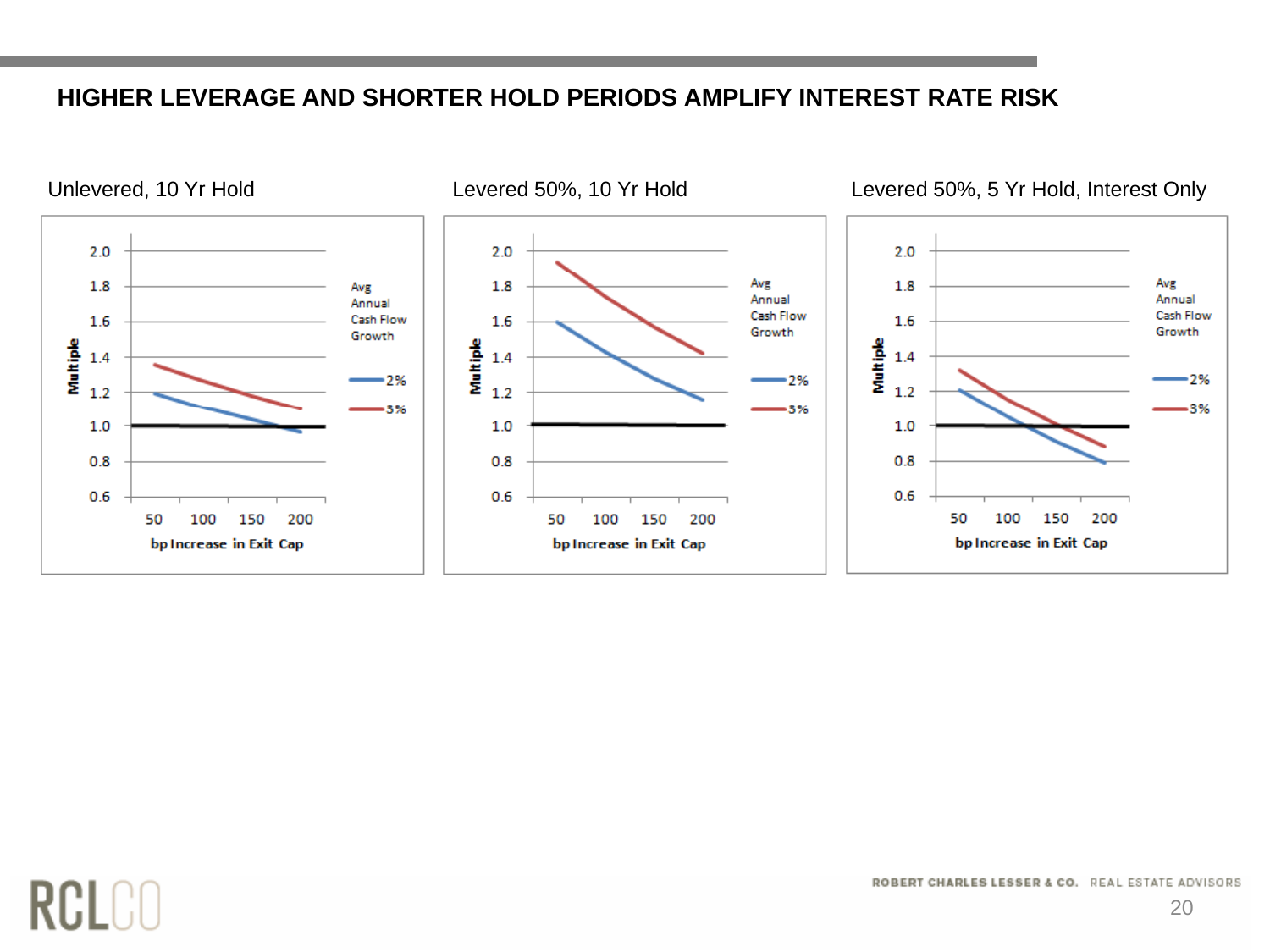#### **WHAT HAPPENS IF TREASURY YIELDS RISE TO 3.5% OR MORE?**

- • Property types most at risk:
	- o Apartments
- Thin gs that amplif y interest rate risk:
	- o Low or unstable cash flow growth
	- o High leverage
	- o Low debt coverage ratios
	- o Short hold periods
	- o Need for near-term refinancing